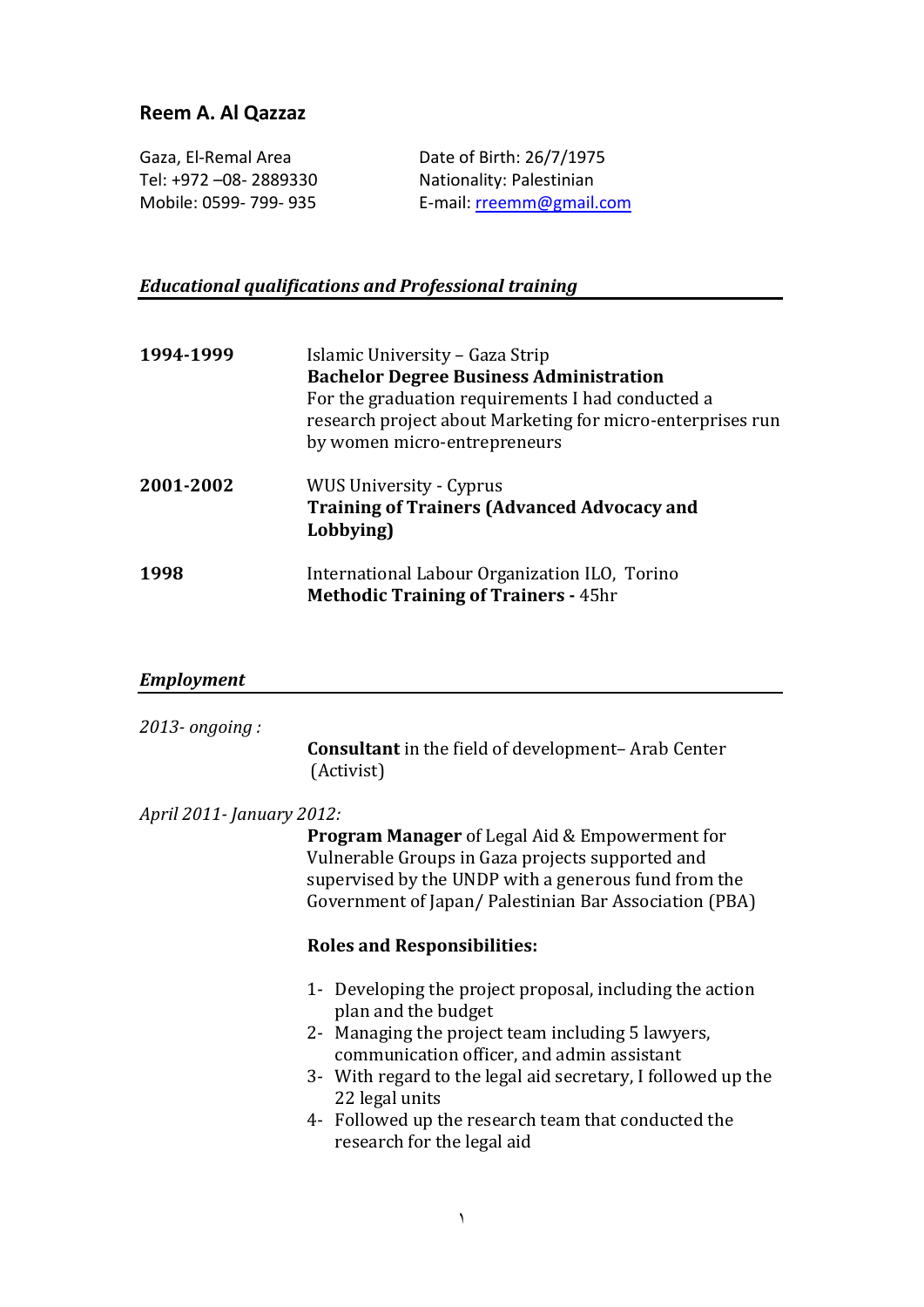- 5- Analyzing the electronic system that process legal aid flow (legal consultation, representation at courts, legal awareness)
- 6- Preparing memorandum of understanding and Terms of references for the legal aid program
- 7- Responsible for the procurement for the program
- 8- Developing progress reports, and final report

#### *September 2009- July 2010:*

**Project Manager** of children's literature / **Tamer** for Community Education

#### **Roles and Responsibilities:**

- 1- Assisting the team in developing the program strategy in line with the institution strategy
- 2- Managing board of trustees network for libraries in targeted areas, that included 70 libraries in total in Gaza Strip different areas
- 3- Managing the annual campaign (Reading for all) in Gaza
- 4- Designing and implementing the training program in creative writing
- 5- Organization of meeting (to discuss books) for the youth and those interested in children literature
- 6- Managing interventions planned for schools, like interventions to distribute back bags and stationary to schools
- 7- Following up with media and documenting the project's events and activities

#### *February 2007 –April 2009:*

**Director of Programs** "The Palestinian Association For Development And Reconstruction" – PADR,

#### **Roles and Responsibilities:**

- 1- Developing proposals for developmental projects for the empowerment of youth in community development and economic development too
- 2- Writing progress and programmatic annual report
- 3- Developing the institutions profile based on the developed strategic document
- 4- Internal evaluation for main events and activities of the institution
- 5- Following up the information system, and developing the referral system to other partner institutions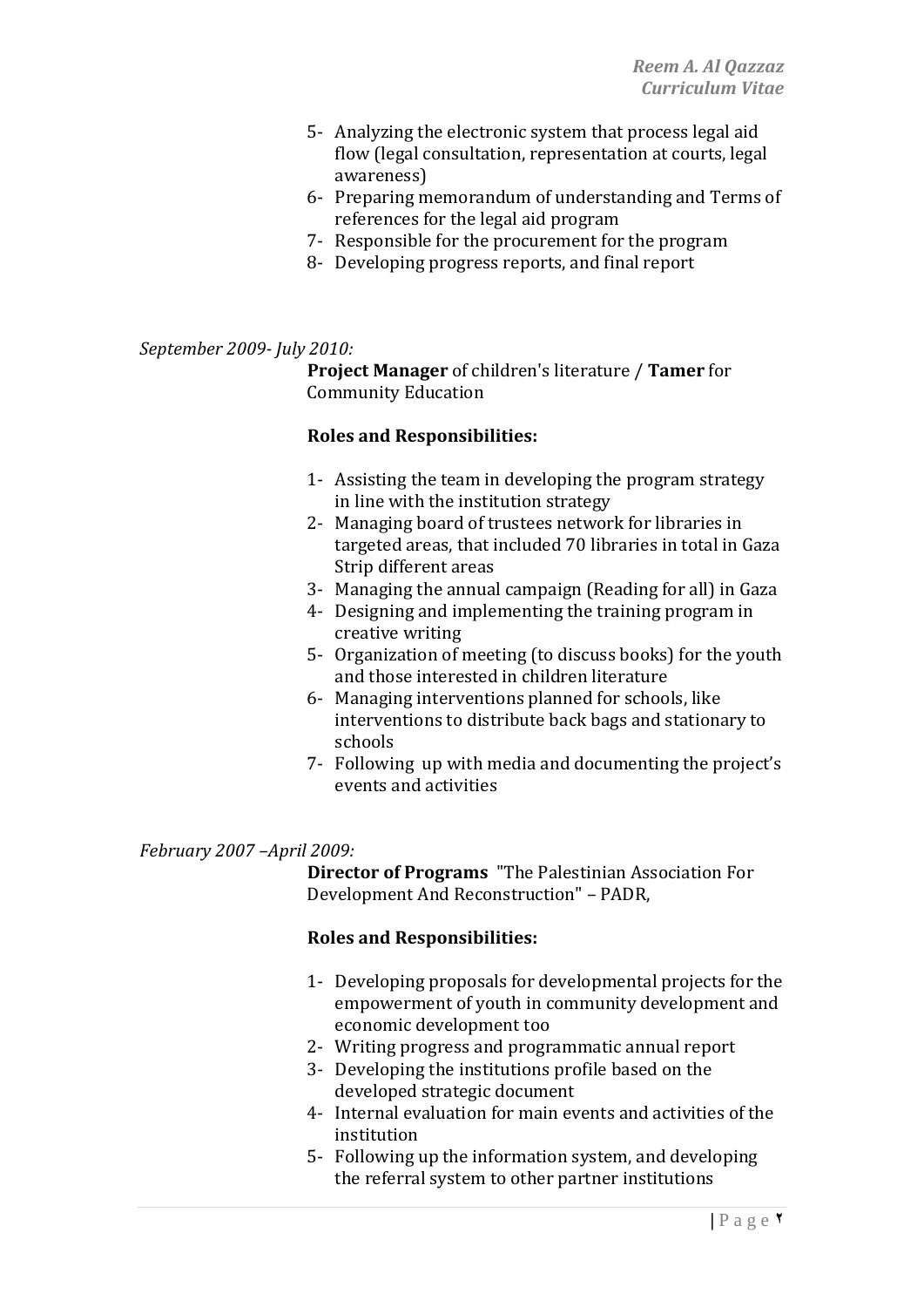- 6- Building the capacities of the team members in field research and voluntary activities
- 7- Representing the institution in meetings related to fundraising and writing proposals
- 8- Direct management of the program team consisting of translator, data entry officer, accountant, admin assistant

*January, 2005- Agust2006:*

**Director of Mymas** Center: funded by the European Union

#### **Roles and Responsibilities:**

- 1- Assisting the team in developing monthly plans, and the annual plan for the center
- 2- Managing the energizers team (13 energizers) in educational and psychological support fields
- 3- Finding funding opportunities for the center
- 4- Preparing the operational manual for the center
- 5- Producing the center's publications
- 6- Managing the parents network
- 7- Following up all financial and administrative affairs in accordance to the financial and administrative systems in place
- 8- Preparing progress and annual reports
- 9- Covering the media and communication functions

*December 2004-June, 2005:*

#### **Project Coordinator** – UNICEF/MOE

#### **Roles and Responsibilities:**

- 1- Training teachers in community planning to promote children rights at schools
- 2- Preparing a booklet on how to manage extra curriculum activities , how to plan them, implement them, following them up and evaluate them
- 3- Evaluating of submitted proposals, and accepting 100 proposals, funding them with small grants
- 4- Implementing the 100 grants in Gaza and Jenin schools
- 5- Preparing the progress and final reports
- 6- Forming lobbying network to improve educations of schools counselors inside governmental schools
- 7- Documenting and providing media coverage for all the project's events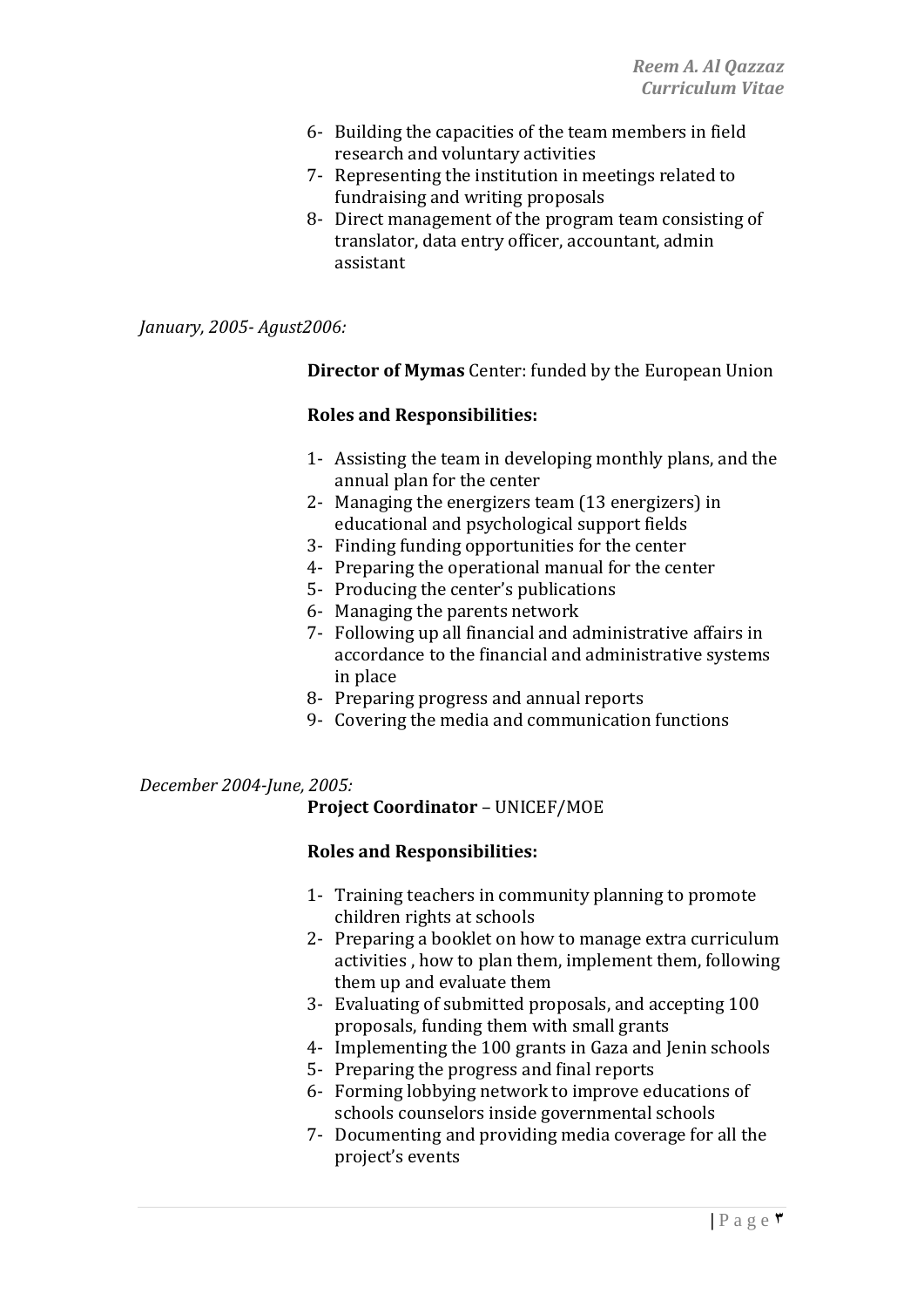### *April, 2003 –October, 2004:*

**Capacity Building Unit Coordinator** at Ma'an Development Center – Gaza

#### **Roles and Responsibilities:**

- 1- Assessing the training needs by using different tools (questionnaires, focus groups, literature review)
- 2- Designing the training programs in accordance to the project's proposal
- 3- Coordinating with the targeted groups nominated form the community based organizations (CBOs)
- 4- Responsible for the media coverage of the training programs
- 5- Responsible for the contractual issues with consultants, and preparing memorandum of understanding and needed contracts
- 6- Revision of training manuals and evaluation material
- 7- Coordinating with logistic services providers
- 8- Preparing technical reports for the training programs
- 9- Developing the concept notes to the headquarter office in Ramallah
- 10-Coordinating field visits in case of training farmers in particular
- 11-Implementing the training for micro projects
- 12-Representing the institution in PNGO meetings training and rehabilitation sector

| April 2002-March 2003: |                                                                                       |
|------------------------|---------------------------------------------------------------------------------------|
|                        | Projects Coordinator at Maan Development Center - Gaza                                |
| 1998 to 2001:          |                                                                                       |
|                        | <b>Training Unit Coordinator</b> at Maan Development Center -<br>Gaza                 |
| 1997 to 1998:          |                                                                                       |
|                        | Credit and Saving specialist as a part time job at Care<br>International Organization |
|                        | <b>Roles and Responsibilities:</b>                                                    |
|                        | 1- Forming women fishers – crafts women, women<br>farmers                             |
|                        | 2- Building the capacities of women in saving through the<br>village bank project     |
|                        | 3- Training women in micro projects and focusing on<br>marketing skills               |
|                        | 4- Providing group grants                                                             |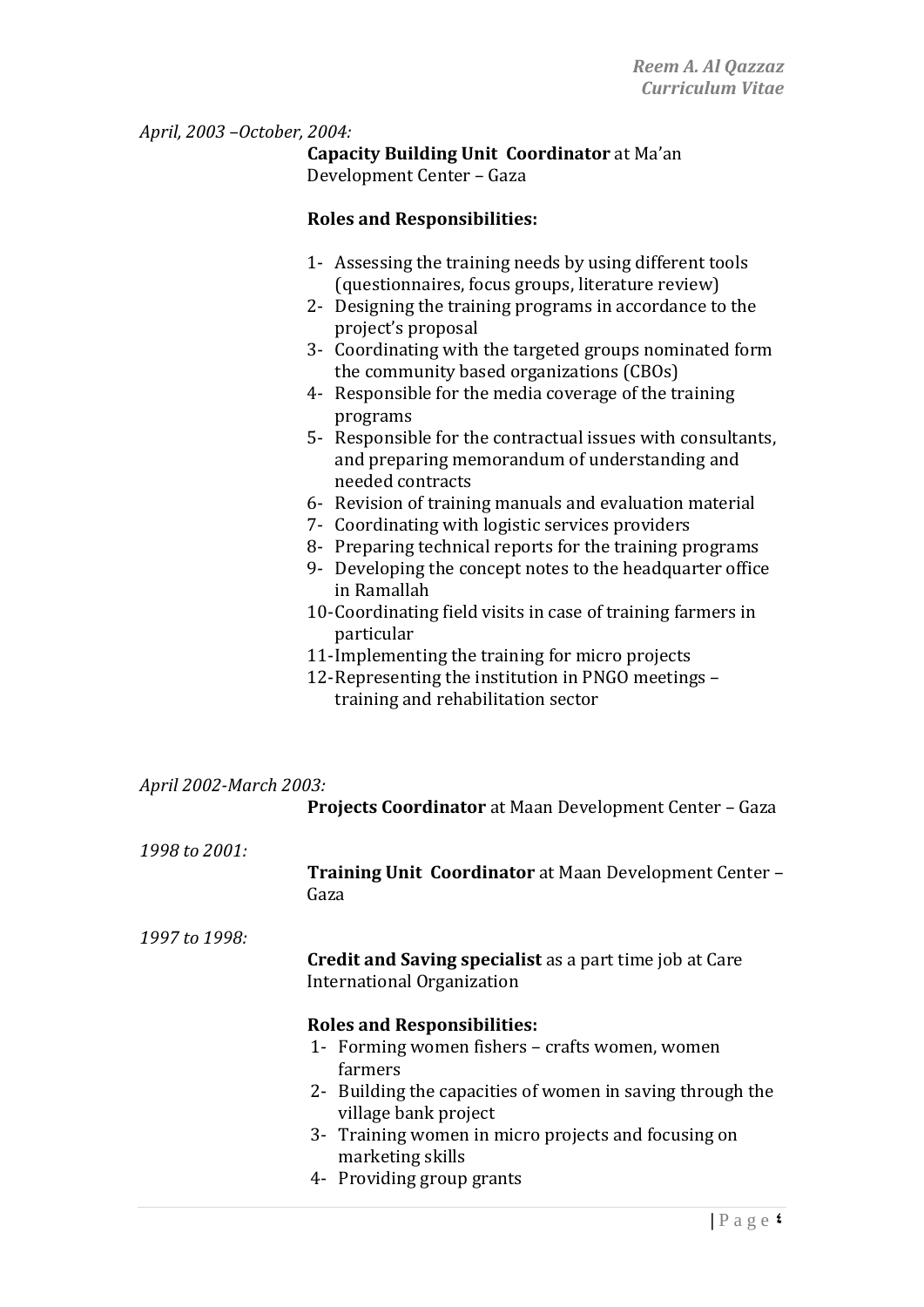|                   | 5- Coordinating with the legal consultant supervising the<br>women group                                                                                                                                                                                                                                                                                                                                      |
|-------------------|---------------------------------------------------------------------------------------------------------------------------------------------------------------------------------------------------------------------------------------------------------------------------------------------------------------------------------------------------------------------------------------------------------------|
|                   | 6- Following up individual grants in accordance to the<br>paper and electronic systems in place<br>7- Annual evaluation of the micro individual projects<br>8- Periodical evaluation of the village bank formed<br>9- Archiving files in accordance to beneficiaries and<br>development of each case<br>10-Raising the awareness of women and educating them<br>continually through group life cycle training |
| 1996 to 1997:     | <b>Co-trainer</b> at UNRWA's Small and Micro Enterprise Training<br>program                                                                                                                                                                                                                                                                                                                                   |
| May to July 1997: | <b>Training co-coordinator</b> at Development clinic program<br>run by Women's Affairs Center.                                                                                                                                                                                                                                                                                                                |

### *Published Research Papers*

*The role of economic empowerment of Arab Women in promoting social justice and social cohesion. Conference on: "Arabs /Regional Democratic transformation and the rule of law*"*Amman - Jordan / Dec. 15th, 2013*

*Research paper on: Gender perspective to how women reach their rights and their advance position in social change processes towards social justice Prepared by Eman Melhem and Reem Qazzaz Conference on: "Arabs /Regional Democratic transformation and the rule of law*"*Amman - Jordan / Dec. 20, 2015*

#### *Membership in Civil Society Organizations:*

 **Ard El Insan Palestinian** Position: Member of the Board of Directors - [http://ardelinsan.ps](http://ardelinsan.ps/) (2010- until now)

 **Aisha Association for Woman and Child Protection(AISHA)** Position: member of the General Assembly(1996-until now) [www.facebook.com/pages/Aisha-Association-for-Woman-and-Child-](http://www.facebook.com/pages/Aisha-Association-for-Woman-and-Child-Protection/384723171613657)[Protection/384723171613657](http://www.facebook.com/pages/Aisha-Association-for-Woman-and-Child-Protection/384723171613657)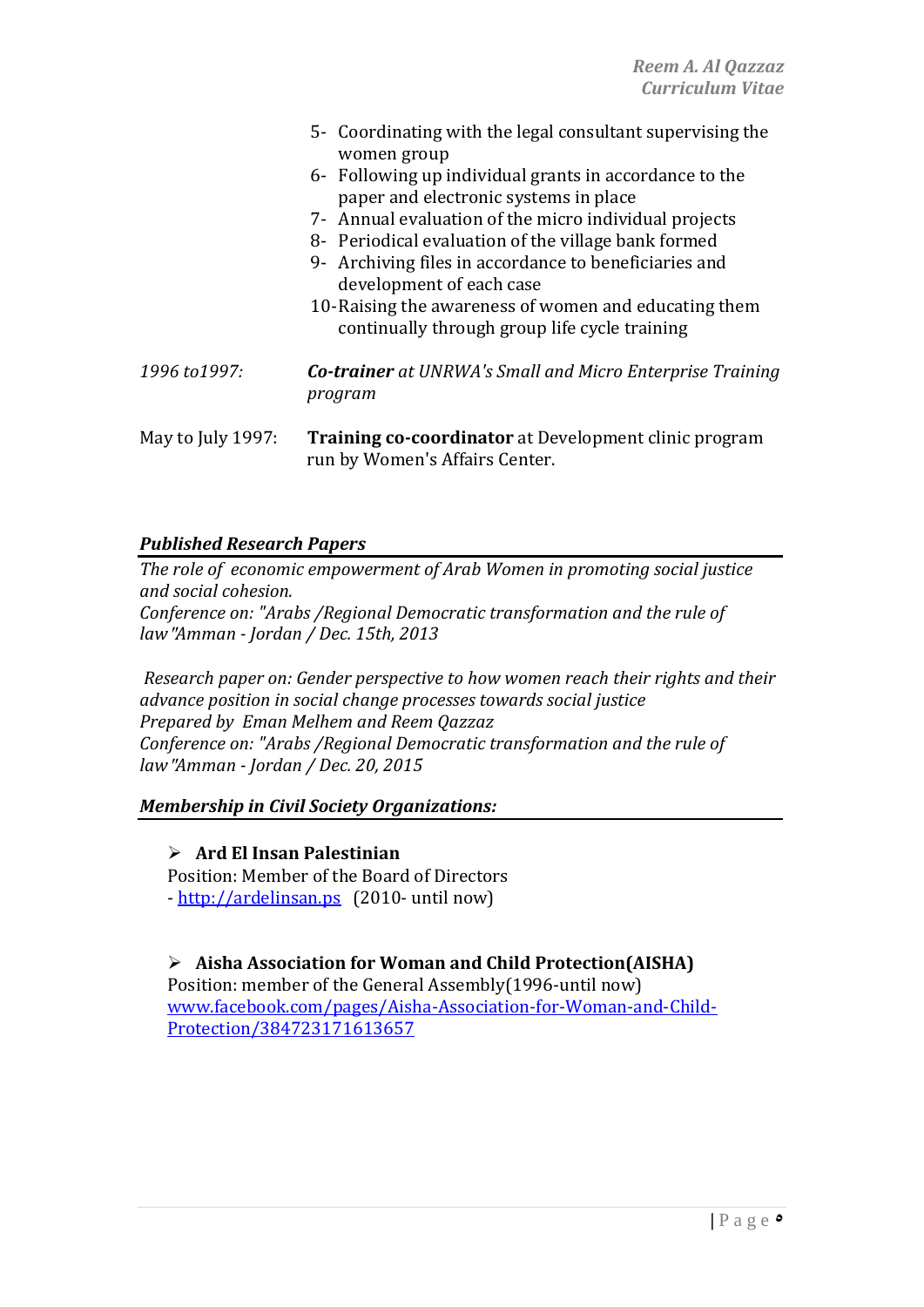## *Training provided by the applicant to different target groups:*

- Conflict management and crisis-10Group 20hr/G , An average of 200 hours of training – SYFS, http://www.syfpal.org
- Advocacy and lobbying course : (25Hrs) –Tamer center , http://www.tamerinst.org
- Marketing Skills: This training was delivered to handworkers groups that would like to start their own business. (40Hrs.) Ilia Association.
- Start your own Business / Ma'an center
- Feasibility studies and monitoring.
- Management & Leadership Skills / Co-trainer. Ma`an
- accountability and transparency/ concept-basic
- participation/ concept-basic
- Communication skills
- Organizational Culture
- Public Relation Management
- Training of Trainers (TOT)
- The project life cycle /Oxfam

## *Participation in the delivery of the following trainings*

- **Conflict transformation – 5 days ,** supported and supervised by the GIZ with a (MAAN Center)during Feb. 2015
- **Skills to work in legal aid -** 40 hours ,supported and supervised by the UNDP with a generous fund from the Government of Japan/ Palestinian Bar Association (PBA)during June 2011
- **Project management "** for "25" hours UNDP- DEEP during Feb. 2008
- **Sustainable livelihood assessment** for "25" hours UNDP- DEEP during Dec. 2007
- **Regional meeting between childhood specialists and children caregivers in the middle-East,** Cyprus March 25th-27th,2006
- **Training seminar on project development and proposal writing of the Anna Lindh Euro-Mediterranean foundation** for the Dialogue between Cultures (December 2005)
- **Advanced Training Best Practices Program,** TAMKEEN Project, funded by USAID Five Modules (March 2006)
- **Capacity Building Program** for total 75 hrs. From November 9th ,2003- December 11th ,2003 sponsored by NPA-Norwegian Peoples Aid **Program included: Project Cycle Management , MS Outloock&Time Management , financial Management for project coordinator.**
- **Training of Trainers (Micro and Small Business)** UNRWA (SMET) – 40 hr. (1999).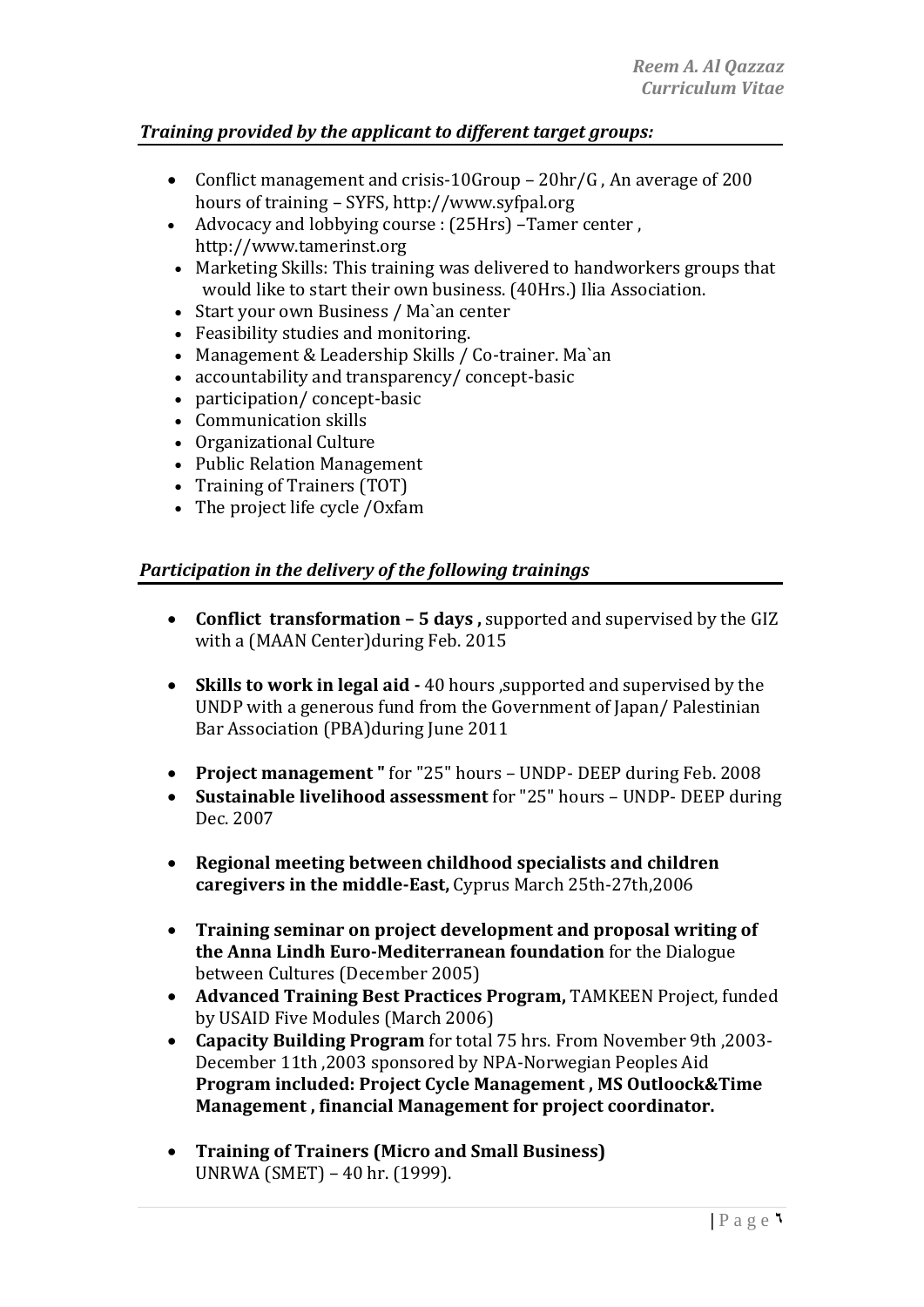- **Evaluation and monitoring project**  UNDP /GEF (Global Environment Facility /Small Grants Progamme 40 hr. (April 2001)
- **Training of Trainers ,** UNRWA Small and Micro Enterprise Training Program , 60 hr. (October. 2001)
- **Training programs design** TMKEEN project, 15 hr. (August 2001).
- **Training of Trainers** TOT promotion of Palestinian Women's Entrepreneurship in Regional Program for Arab states, International Labour Organization (ILO) – 90hr. (April 1999). Torino
- **Methodic Training of Trainers**  International Labour Organization ILO – 45hr. (Dec.1998). Torino
- **Business Awareness**  (SMET) - UNRWA 5hr. (Sep.1998).
- **Start Your Own Business course based on CEFE (SYB)**  Palestinian German Business start – up program 90hr. (Aug.1998**).**
- **Communication skills and lobbying** Democratic human law, in Jerusalem Center – 90 hr. (1998).
- **Training of Trainers** UNRWA (SMET) – 40 hr. (Sep. 1997).

#### *Languages*

**Arabic** Native language **English** Very Good

#### *Skills*

- $\triangleright$  Researcher in the social and economic field
- $\triangleright$  Building strategies (lobbying and advocacy), focusing on the issues of protection against poverty
- $\triangleright$  Design development and relief interventions
- $\triangleright$  Managing Training programs Focus on the training of small business feasibility study